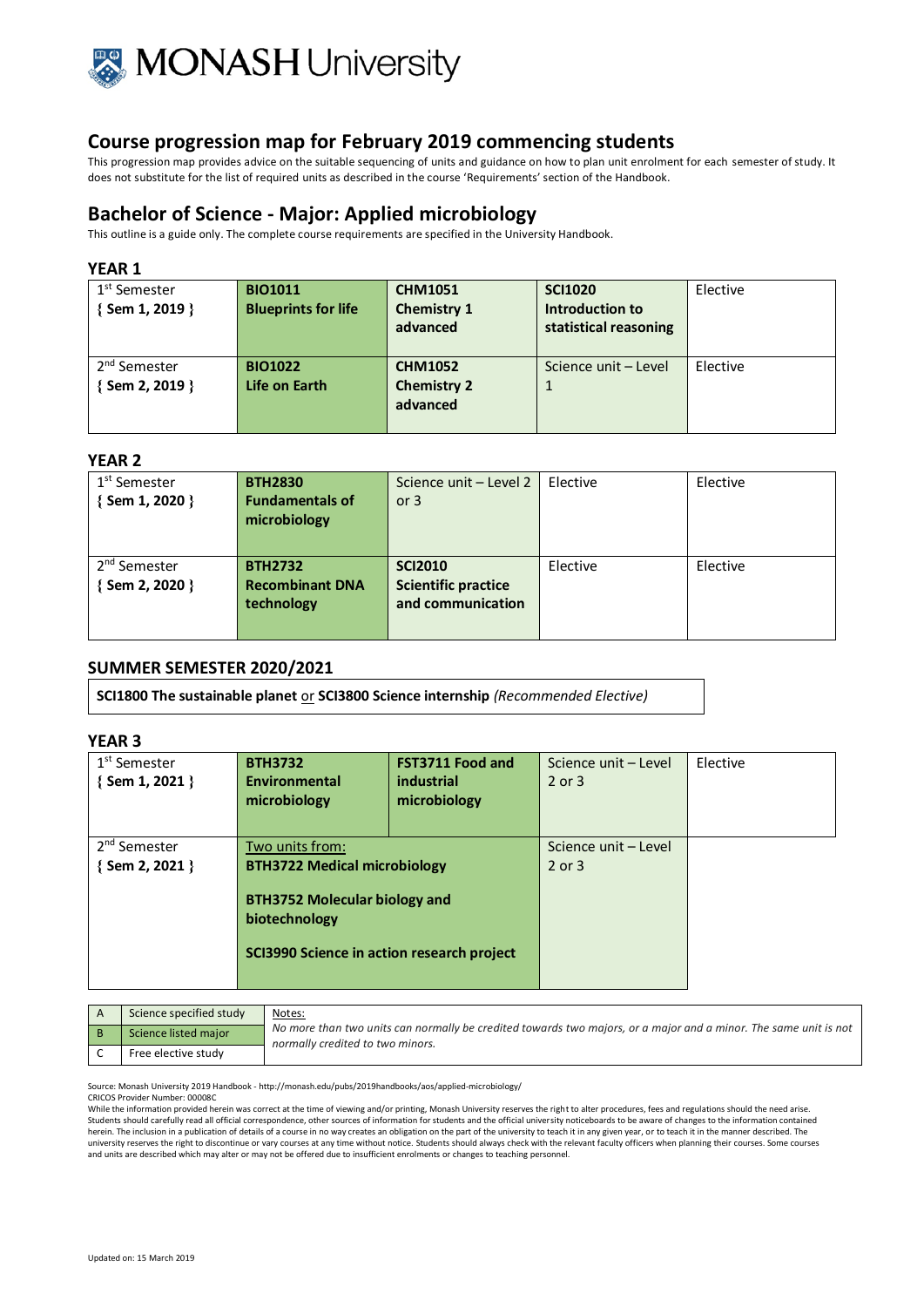

This progression map provides advice on the suitable sequencing of units and guidance on how to plan unit enrolment for each semester of study. It does not substitute for the list of required units as described in the course 'Requirements' section of the Handbook.

# **Bachelor of Science - Major: Biotechnology**

This outline is a guide only. The complete course requirements are specified in the University Handbook.

### **YEAR 1**

| 1 <sup>st</sup> Semester<br>$\{$ Sem 1, 2019 $\}$ | <b>BIO1011</b><br><b>Blueprints for life</b> | <b>CHM1051</b><br><b>Chemistry 1</b><br>advanced | <b>SCI1020</b><br>Introduction to<br>statistical reasoning | Elective |
|---------------------------------------------------|----------------------------------------------|--------------------------------------------------|------------------------------------------------------------|----------|
| 2 <sup>nd</sup> Semester                          | <b>BIO1022</b>                               | <b>CHM1052</b>                                   | Science unit - Level                                       | Elective |
| { Sem 2, 2019 }                                   | Life on Earth                                | <b>Chemistry 2</b>                               |                                                            |          |
|                                                   |                                              | advanced                                         |                                                            |          |
|                                                   |                                              |                                                  |                                                            |          |

# **YEAR 2**

| 1 <sup>st</sup> Semester<br>Sem 1, 2020 } | <b>GEN2041</b><br><b>Foundations of</b><br>genetics    | Science unit - Level 2<br>or $3$                                  | Elective | Elective |
|-------------------------------------------|--------------------------------------------------------|-------------------------------------------------------------------|----------|----------|
| 2 <sup>nd</sup> Semester<br>Sem 2, 2020 } | <b>BTH2732</b><br><b>Recombinant DNA</b><br>technology | <b>SCI2010</b><br><b>Scientific practice</b><br>and communication | Elective | Elective |

# **SUMMER SEMESTER 2020/2021**

**SCI1800 The sustainable planet** or **SCI3800 Science internship** *(Recommended Elective)*

# **YEAR 3**

| 1 <sup>st</sup> Semester<br>{Sem 1, 2021 } | <b>GEN3051</b><br><b>Medical and</b><br>forensic genetics                                                                                         | <b>SCI3716</b><br>Laboratory and<br>workplace<br>management | Science unit - Level<br>2 or 3 | Elective |
|--------------------------------------------|---------------------------------------------------------------------------------------------------------------------------------------------------|-------------------------------------------------------------|--------------------------------|----------|
| 2 <sup>nd</sup> Semester                   | Two units from:                                                                                                                                   |                                                             | Science unit - Level           |          |
| $\{$ Sem 2, 2021 $\}$                      | <b>BTH3752 Molecular biology and</b>                                                                                                              |                                                             | 2 or 3                         |          |
|                                            | biotechnology<br><b>BTH3820 Plant biotechnology</b><br><b>GEN3040 Genomics and its applications</b><br>SCI3990 Science in action research project |                                                             |                                |          |

| Science specified study | Notes:                                                                                                                                               |
|-------------------------|------------------------------------------------------------------------------------------------------------------------------------------------------|
| Science listed major    | No more than two units can normally be credited towards two majors, or a major and a minor. The same unit is not<br>normally credited to two minors. |
| Free elective study     |                                                                                                                                                      |

Source: Monash University 2018 Handbook - http://monash.edu/pubs/2019handbooks/aos/biotechnology/ug-sci-biotechnology.html

CRICOS Provider Number: 00008C

While the information provided herein was correct at the time of viewing and/or printing, Monash University reserves the right to alter procedures, fees and regulations should the need arise. Students should carefully read all official correspondence, other sources of information for students and the official university noticeboards to be aware of changes to the information contained herein. The inclusion in a publication of details of a course in no way creates an obligation on the part of the university to teach it in any given year, or to teach it in the manner described. The university reserves the right to discontinue or vary courses at any time without notice. Students should always check with the relevant faculty officers when planning their courses. Some courses and units are described which may alter or may not be offered due to insufficient enrolments or changes to teaching personnel.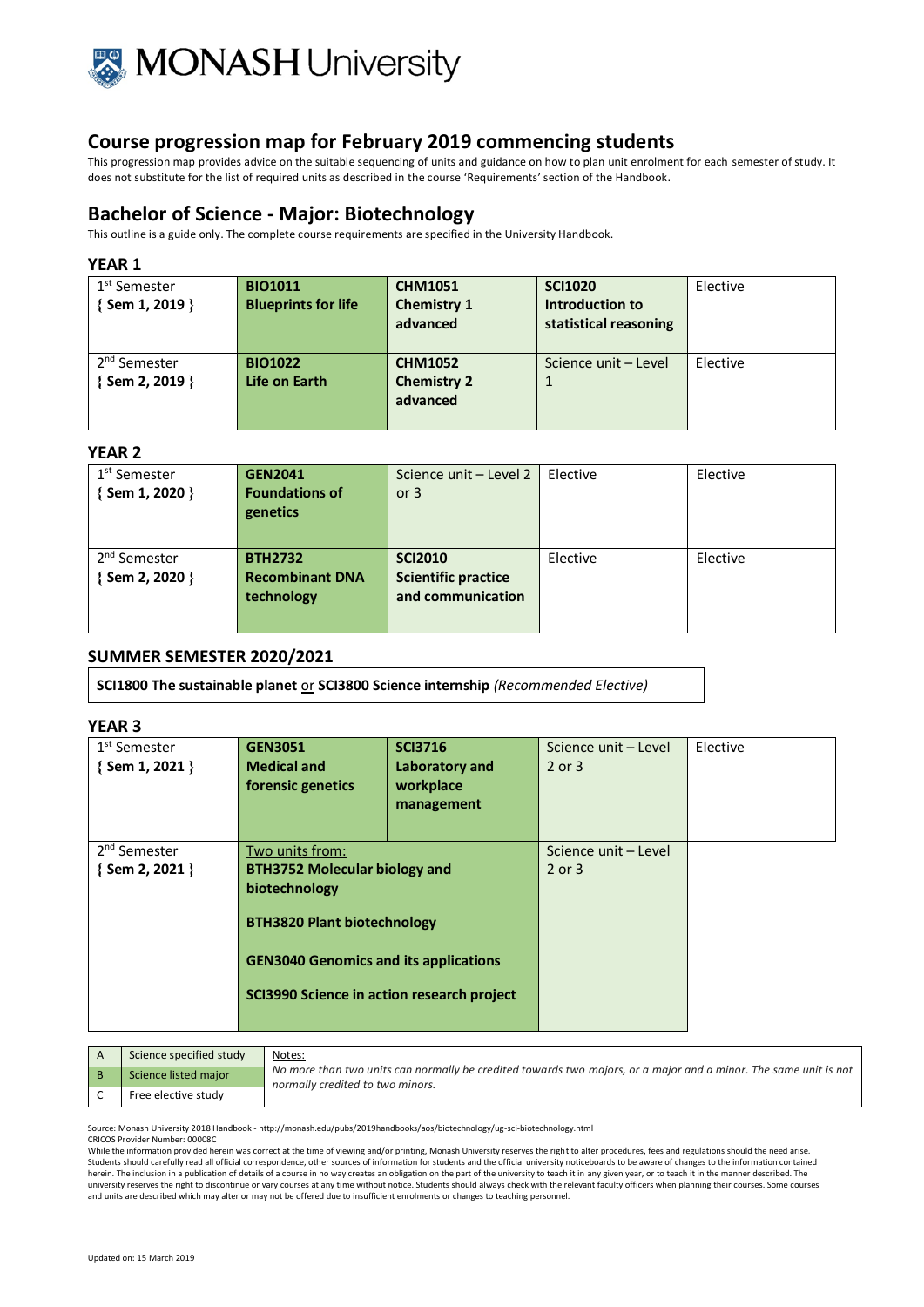

This progression map provides advice on the suitable sequencing of units and guidance on how to plan unit enrolment for each semester of study. It does not substitute for the list of required units as described in the course 'Requirements' section of the Handbook.

# **Bachelor of Science – Extended Major: Biotechnology**

This outline is a guide only. The complete course requirements are specified in the University Handbook.

#### **YEAR 1**

| 1 <sup>st</sup> Semester | <b>BIO1011</b>             | <b>CHM1051</b>     | <b>SCI1020</b>        | Elective |
|--------------------------|----------------------------|--------------------|-----------------------|----------|
| {Sem 1, 2019 }           | <b>Blueprints for life</b> | <b>Chemistry 2</b> | Introduction to       |          |
|                          |                            | advanced           | statistical reasoning |          |
|                          |                            |                    |                       |          |
| 2 <sup>nd</sup> Semester | <b>BIO1022</b>             | <b>CHM1052</b>     | Science unit - Level  | Elective |
| $\{$ Sem 2, 2019 $\}$    | Life on Earth              | <b>Chemistry 2</b> |                       |          |
|                          |                            | advanced           |                       |          |
|                          |                            |                    |                       |          |

#### **YEAR 2**

| 1 <sup>st</sup> Semester<br>{Sem 1, 2020 } | <b>BTH2741</b><br><b>Biochemistry</b>                  | <b>BTH2830</b><br><b>Fundamentals of</b><br>microbiology          | <b>GEN2041</b><br><b>Foundations of</b><br>genetics | Elective |
|--------------------------------------------|--------------------------------------------------------|-------------------------------------------------------------------|-----------------------------------------------------|----------|
| 2 <sup>nd</sup> Semester<br>{Sem 2, 2020 } | <b>BTH2732</b><br><b>Recombinant DNA</b><br>technology | <b>SCI2010</b><br><b>Scientific practice</b><br>and communication | Elective                                            | Elective |

### **SUMMER SEMESTER 2020/2021**

**SCI1800 The sustainable planet** or **SCI3800 Science internship** *(Recommended Elective)*

### **YEAR 3**

| 1 <sup>st</sup> Semester<br>{Sem 1, 2021 } | <b>GEN3051</b><br><b>Medical and</b><br>forensic genetics                                                                                                               | <b>SCI3716</b><br>Laboratory and<br>workplace<br>management | Elective |  |
|--------------------------------------------|-------------------------------------------------------------------------------------------------------------------------------------------------------------------------|-------------------------------------------------------------|----------|--|
| 2 <sup>nd</sup> Semester                   | Four units from:                                                                                                                                                        |                                                             |          |  |
| $\{$ Sem 2, 2021 $\}$                      | <b>BTH3722 Medical microbiology</b><br><b>BTH3820 Plant biotechnology</b><br><b>GEN3040 Genomics and its applications</b><br>SCI3990 Science in action research project | <b>BTH3752 Molecular biology and biotechnology</b>          |          |  |

| Science specified study | Notes:                                                                                                                                               |
|-------------------------|------------------------------------------------------------------------------------------------------------------------------------------------------|
| Science listed major    | No more than two units can normally be credited towards two majors, or a major and a minor. The same unit is not<br>normally credited to two minors. |
| Free elective study     |                                                                                                                                                      |

Source: Monash University 2018 Handbook - http://monash.edu/pubs/2019handbooks/aos/biotechnology/ug-sci-biotechnology.html

CRICOS Provider Number: 00008C

While the information provided herein was correct at the time of viewing and/or printing, Monash University reserves the right to alter procedures, fees and regulations should the need arise.<br>Students should carefully read herein. The inclusion in a publication of details of a course in no way creates an obligation on the part of the university to teach it in any given year, or to teach it in the manner described. The university reserves the right to discontinue or vary courses at any time without notice. Students should always check with the relevant faculty officers when planning their courses. Some courses<br>and units are described whi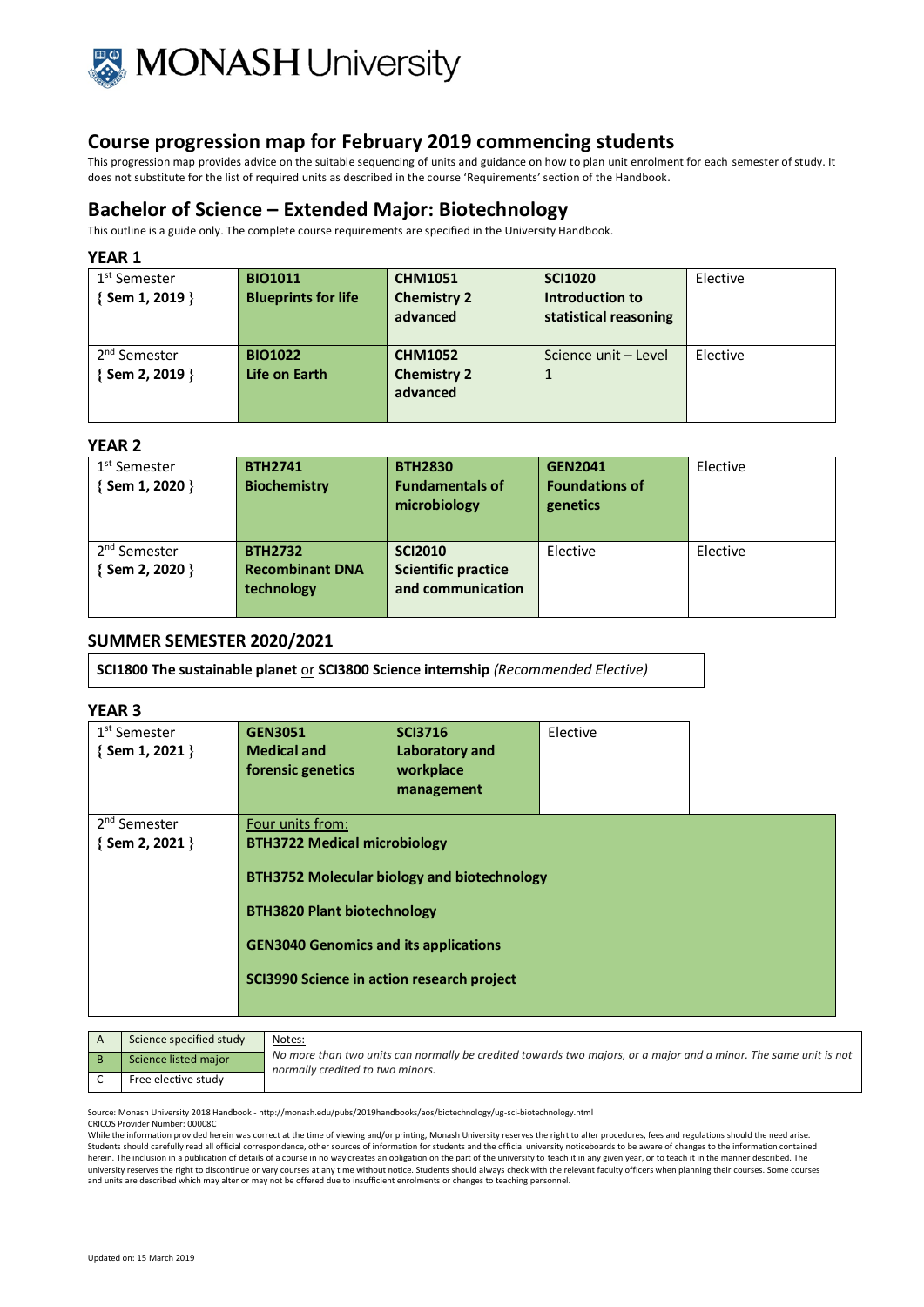

This progression map provides advice on the suitable sequencing of units and guidance on how to plan unit enrolment for each semester of study. It does not substitute for the list of required units as described in the course 'Requirements' section of the Handbook.

# **Bachelor of Science - Major: Genomics and bioinformatics**

This outline is a guide only. The complete course requirements are specified in the University Handbook.

### **YEAR 1**

| 1 <sup>st</sup> Semester<br>$\{$ Sem 1, 2019 $\}$ | <b>BIO1011</b><br><b>Blueprints for life</b> | <b>CHM1051</b><br><b>Chemistry 1</b><br>advanced | <b>SCI1020</b><br>Introduction to<br>statistical reasoning | Elective |
|---------------------------------------------------|----------------------------------------------|--------------------------------------------------|------------------------------------------------------------|----------|
| 2 <sup>nd</sup> Semester<br>$\{$ Sem 2, 2019 $\}$ | <b>BIO1022</b><br>Life on Earth              | <b>CHM1052</b><br><b>Chemistry 2</b><br>advanced | Science unit - Level                                       | Elective |

#### **YEAR 2**

| 1 <sup>st</sup> Semester<br>Sem 1, 2020 } | <b>GEN2041</b><br><b>Foundations of</b> | Science unit - Level 2<br>or $3$ | Elective               | Elective |
|-------------------------------------------|-----------------------------------------|----------------------------------|------------------------|----------|
|                                           | genetics                                |                                  |                        |          |
| 2 <sup>nd</sup> Semester                  | <b>GEN2052</b>                          | <b>SCI2010 Scientific</b>        | Science unit – Level 2 | Elective |
| Sem 2, 2020 }                             | <b>Genomics and</b>                     | practice and                     | or $3$                 |          |
|                                           | population genetics                     | communication                    |                        |          |
|                                           |                                         |                                  |                        |          |

# **SUMMER SEMESTER 2020/2021**

**SCI1800 The sustainable planet** or **SCI3800 Science internship** *(Recommended Elective)*

#### **YEAR 3**

| 1 <sup>st</sup> Semester | <b>BIN3800</b>            | <b>GEN3051</b>              | SCI3990 Science in     | Elective |
|--------------------------|---------------------------|-----------------------------|------------------------|----------|
| {Sem 1, 2021 }           | <b>Bioinformatics</b>     | <b>Medical and forensic</b> | action research        |          |
|                          |                           | genetics                    | project                |          |
|                          |                           |                             | (Recommended           |          |
|                          |                           |                             | Elective)              |          |
| 2 <sup>nd</sup> Semester | <b>BIN3890</b>            | <b>GEN3040</b>              | Science unit - Level 2 |          |
| $\{$ Sem 2, 2021 $\}$    | <b>Bioinformatics and</b> | <b>Genomics and its</b>     | or $3$                 |          |
|                          | big data                  | applications                |                        |          |
|                          |                           |                             |                        |          |

| Science specified study | Notes:                                                                                                                                               |
|-------------------------|------------------------------------------------------------------------------------------------------------------------------------------------------|
| Science listed major    | No more than two units can normally be credited towards two majors, or a major and a minor. The same unit is not<br>normally credited to two minors. |
| Free elective study     |                                                                                                                                                      |

Source: Monash University 2018 Handbook - http://monash.edu/pubs/2019handbooks/aos/genomics-and-bioinformatics/

CRICOS Provider Number: 00008C

While the information provided herein was correct at the time of viewing and/or printing, Monash University reserves the right to alter procedures, fees and regulations should the need arise. Students should carefully read all official correspondence, other sources of information for students and the official university noticeboards to be aware of changes to the information contained herein. The inclusion in a publication of details of a course in no way creates an obligation on the part of the university to teach it in any given year, or to teach it in the manner described. The university reserves the right to discontinue or vary courses at any time without notice. Students should always check with the relevant faculty officers when planning their courses. Some courses<br>and units are described whi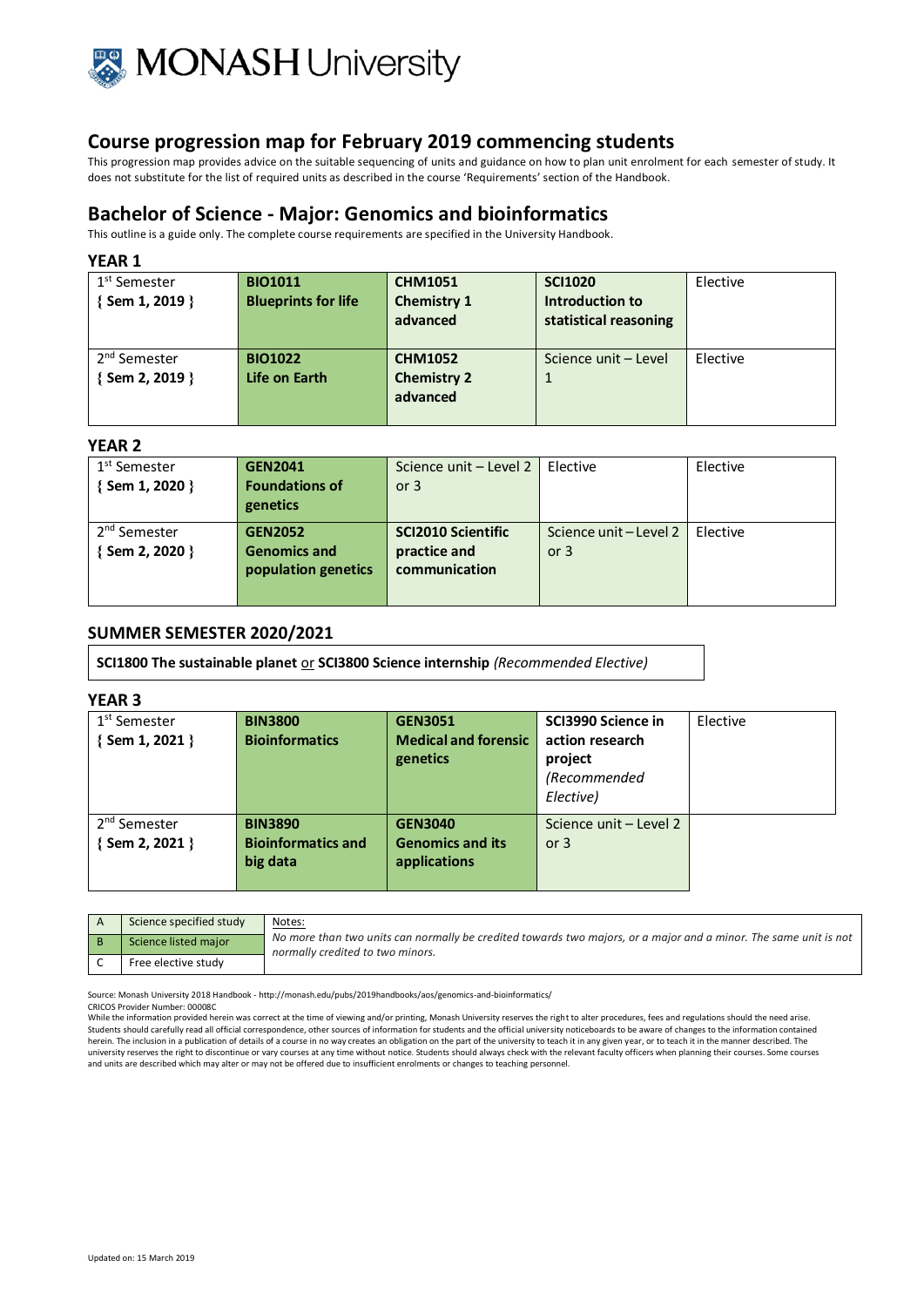

This progression map provides advice on the suitable sequencing of units and guidance on how to plan unit enrolment for each semester of study. It does not substitute for the list of required units as described in the course 'Requirements' section of the Handbook.

# **Bachelor of Science - Major: Medicinal chemistry**

This outline is a guide only. The complete course requirements are specified in the University Handbook.

### **YEAR 1**

| 1 <sup>st</sup> Semester | <b>BIO1011</b>             | <b>CHM1051</b>     | <b>SCI1020</b>        | Elective |
|--------------------------|----------------------------|--------------------|-----------------------|----------|
| {Sem 1, 2019 }           | <b>Blueprints for life</b> | <b>Chemistry 1</b> | Introduction to       |          |
|                          |                            | advanced           | statistical reasoning |          |
|                          |                            |                    |                       |          |
| 2 <sup>nd</sup> Semester | <b>BIO1022</b>             | <b>CHM1052</b>     | Science unit - Level  | Elective |
| $\{$ Sem 2, 2019 $\}$    | Life on Earth              | <b>Chemistry 2</b> |                       |          |
|                          |                            | advanced           |                       |          |
|                          |                            |                    |                       |          |

# **YEAR 2**

| 1 <sup>st</sup> Semester<br>$\{$ Sem 1, 2020 $\}$ | <b>CHM2911</b><br>Inorganic and<br>organic chemistry | *PHY2810<br><b>Physiology of</b><br>human body<br>systems<br>or Science unit -<br>Level 2 or 3<br>(*must complete either<br>PHY2810 or PHY2820) | Elective                                     | Elective |
|---------------------------------------------------|------------------------------------------------------|-------------------------------------------------------------------------------------------------------------------------------------------------|----------------------------------------------|----------|
| 2 <sup>nd</sup> Semester<br>$\{$ Sem 2, 2020 $\}$ | <b>CHM2922</b><br>Spectroscopy and                   | *PHY2820<br><b>Physiology of</b>                                                                                                                | <b>SCI2010</b><br><b>Scientific practice</b> | Elective |
|                                                   | analytical chemistry                                 | human health<br>or Science unit -<br>Level 2 or 3<br>(*must complete either<br>PHY2810 or PHY2820)                                              | and communication                            |          |

# **SUMMER SEMESTER 2020/2021**

**SCI1800 The sustainable planet** or **SCI3800 Science internship** *(Recommended Elective)*

# **YEAR 3**

| 1 <sup>st</sup> Semester | <b>CHM3930</b>             | <b>PHA3801</b>       | Science unit - Level 2 | Elective |
|--------------------------|----------------------------|----------------------|------------------------|----------|
| {Sem 1, 2021 }           | <b>Medicinal chemistry</b> | <b>Principles of</b> | or $3$                 |          |
|                          |                            | pharmacology         |                        |          |
| 2 <sup>nd</sup> Semester | <b>CHM3922</b>             | Science unit - Level | SCI3990 Science in     |          |
| $\{$ Sem 2, 2021 $\}$    | <b>Advanced organic</b>    | 3                    | action research        |          |
|                          | chemistry                  |                      | project                |          |
|                          |                            |                      | (Recommended           |          |
|                          |                            |                      | Elective)              |          |
|                          |                            |                      |                        |          |

| Science specified study | Notes:                                                                                                                                               |
|-------------------------|------------------------------------------------------------------------------------------------------------------------------------------------------|
| Science listed major    | No more than two units can normally be credited towards two majors, or a major and a minor. The same unit is not<br>normally credited to two minors. |
| Free elective study     |                                                                                                                                                      |

Source: Monash University 2019 Handbook - http://monash.edu/pubs/2019handbooks/aos/medicinal-chemistry/ug-sci-medicinal-chemistry.html

CRICOS Provider Number: 00008C

While the information provided herein was correct at the time of viewing and/or printing, Monash University reserves the right to alter procedures, fees and regulations should the need arise. Students should carefully read all official correspondence, other sources of information for students and the official university noticeboards to be aware of changes to the information contained<br>herein. The inclusion in a university reserves the right to discontinue or vary courses at any time without notice. Students should always check with the relevant faculty officers when planning their courses. Some courses and units are described which may alter or may not be offered due to insufficient enrolments or changes to teaching personnel.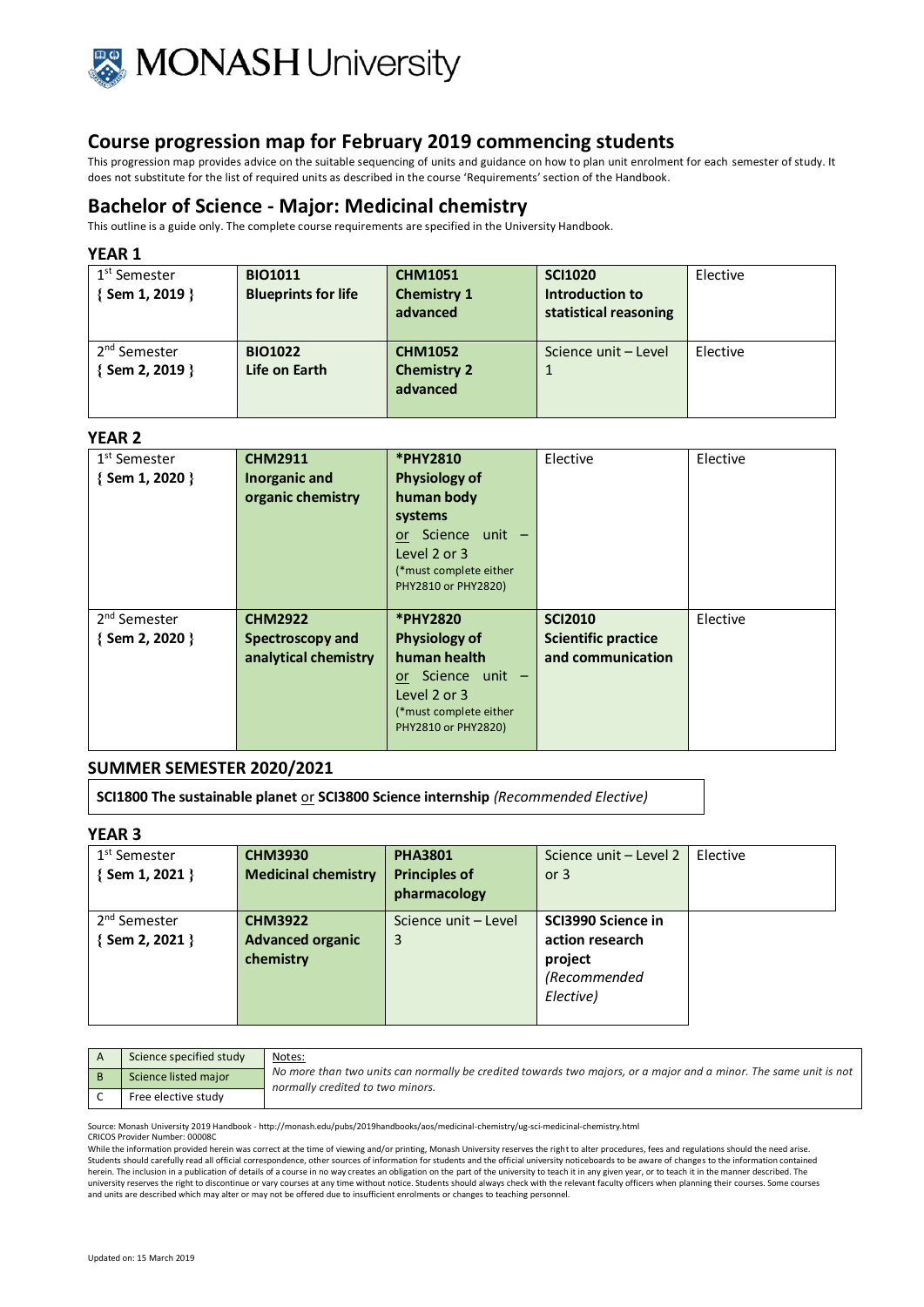

This progression map provides advice on the suitable sequencing of units and guidance on how to plan unit enrolment for each semester of study. It does not substitute for the list of required units as described in the course 'Requirements' section of the Handbook.

# **Bachelor of Science - Major: Psychology**

This outline is a guide only. The complete course requirements are specified in the University Handbook.

#### **YEAR 1**

| 1 <sup>st</sup> Semester | <b>BIO1011</b>             | <b>PSY1011</b>       | <b>SCI1020</b>        | Elective |
|--------------------------|----------------------------|----------------------|-----------------------|----------|
| { Sem 1, 2019 }          | <b>Blueprints for life</b> | <b>Psychology 1A</b> | Introduction to       |          |
|                          |                            |                      | statistical reasoning |          |
| 2 <sup>nd</sup> Semester | <b>BIO1022</b>             | <b>PSY1022</b>       | Science unit - Level  | Elective |
| { Sem 2, 2019 }          | Life on Earth              | <b>Psychology 1B</b> |                       |          |
|                          |                            |                      |                       |          |

# **YEAR 2**

| 1 <sup>st</sup> Semester<br>$\{$ Sem 1, 2020 $\}$ | <b>PSY2061</b><br><b>Biological</b><br>psychology             | <b>PSY2071</b><br><b>Developmental</b><br>psychology              | Elective | Elective |
|---------------------------------------------------|---------------------------------------------------------------|-------------------------------------------------------------------|----------|----------|
| 2 <sup>nd</sup> Semester<br>{Sem 2, 2020 }        | <b>PSY2042</b><br><b>Personality and</b><br>social psychology | <b>SCI2010</b><br><b>Scientific practice</b><br>and communication | Elective | Elective |

### **SUMMER SEMESTER 2020/2021**

**SCI1800 The sustainable planet** or **SCI3800 Science internship** *(Recommended Elective)*

#### **YEAR 3**

| 1 <sup>st</sup> Semester<br>{Sem 1, 2021 } | <b>PSY3041</b><br><b>Psychological testing</b><br>theories of ability<br>and ethics | <b>PSY3051</b><br><b>Perception and</b><br>cognition | Science unit - Level<br>2 or 3 | Elective |
|--------------------------------------------|-------------------------------------------------------------------------------------|------------------------------------------------------|--------------------------------|----------|
| 2 <sup>nd</sup> Semester                   | <b>PSY3032</b>                                                                      | Science unit - Level                                 | Science unit - Level           |          |
| $\{$ Sem 2, 2021 $\}$                      | <b>Abnormal</b>                                                                     | 3                                                    | 2 or 3                         |          |
|                                            | psychology                                                                          |                                                      |                                |          |

| Science specified study | Notes:                                                                                                                                               |
|-------------------------|------------------------------------------------------------------------------------------------------------------------------------------------------|
| Science listed major    | No more than two units can normally be credited towards two majors, or a major and a minor. The same unit is not<br>normally credited to two minors. |
| Free elective study     |                                                                                                                                                      |

Source: Monash University 2018 Handbook - http://www.monash.edu.au/pubs/2019handbooks/aos/psychology/ug-med-psychology.html

CRICOS Provider Number: 00008C

While the information provided herein was correct at the time of viewing and/or printing, Monash University reserves the right to alter procedures, fees and regulations should the need arise.<br>Students should carefully read herein. The inclusion in a publication of details of a course in no way creates an obligation on the part of the university to teach it in any given year, or to teach it in the manner described. The university reserves the right to discontinue or vary courses at any time without notice. Students should always check with the relevant faculty officers when planning their courses. Some courses and units are described which may alter or may not be offered due to insufficient enrolments or changes to teaching personnel.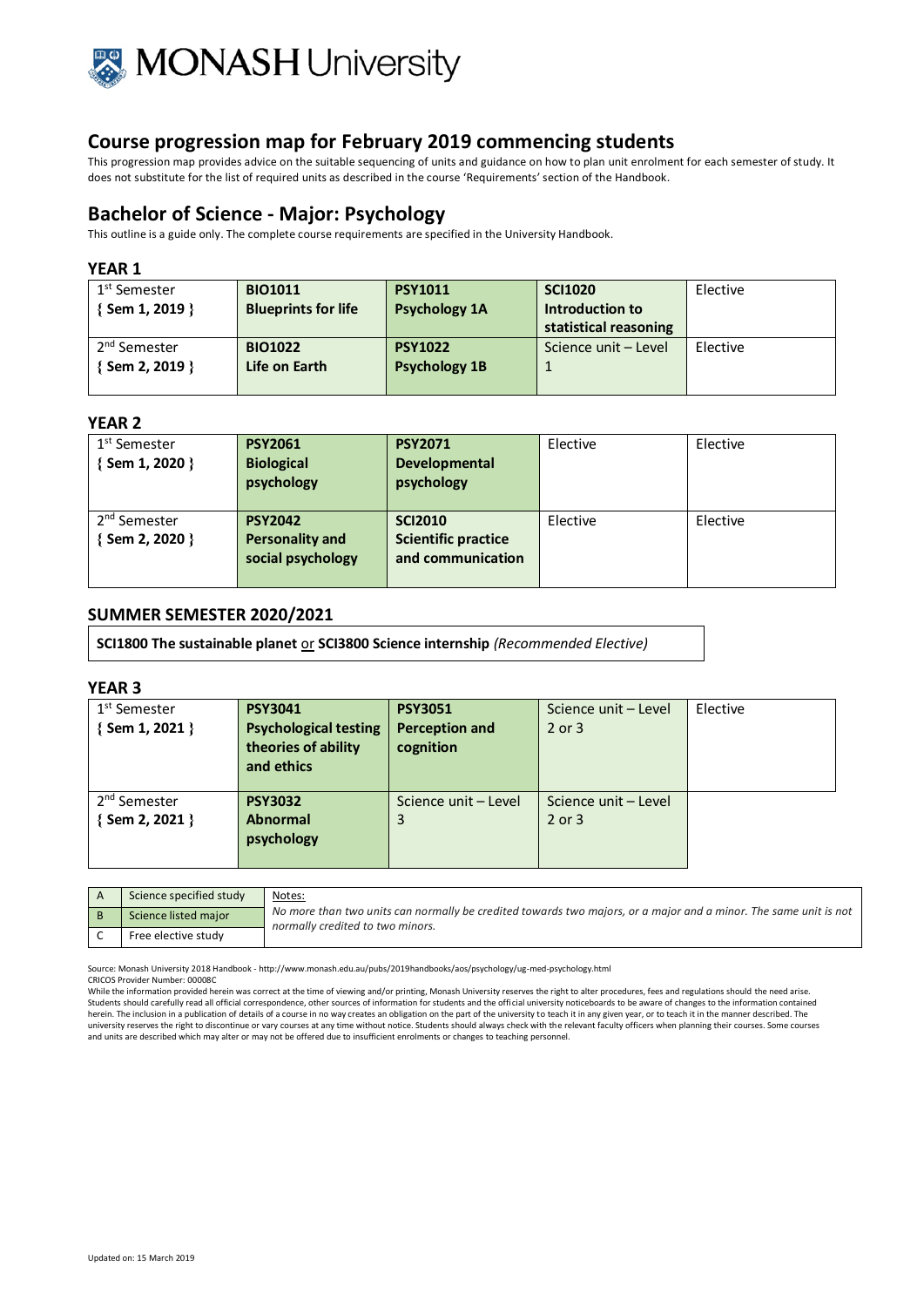

This progression map provides advice on the suitable sequencing of units and guidance on how to plan unit enrolment for each semester of study. It does not substitute for the list of required units as described in the course 'Requirements' section of the Handbook.

# **Bachelor of Science – Extended Major: Psychology**

This outline is a guide only. The complete course requirements are specified in the University Handbook.

### **YEAR 1**

| 1 <sup>st</sup> Semester | <b>BIO1011</b> | <b>PSY1011</b>       | <b>SCI1020</b>        | Elective |
|--------------------------|----------------|----------------------|-----------------------|----------|
| { Sem 1, 2019 }          |                | <b>Psychology 1A</b> | Introduction to       |          |
|                          |                |                      | statistical reasoning |          |
| 2 <sup>nd</sup> Semester | <b>BIO1022</b> | <b>PSY1022</b>       | Science unit - Level  | Elective |
| { Sem 2, 2019 }          | Life on Earth  | <b>Psychology 1B</b> |                       |          |
|                          |                |                      |                       |          |

# **YEAR 2**

| 1 <sup>st</sup> Semester<br>{Sem 1, 2020 } | <b>PSY2061</b><br><b>Biological</b><br>psychology             | <b>PSY2071</b><br><b>Developmental</b><br>psychology | Elective                                                          | Elective |
|--------------------------------------------|---------------------------------------------------------------|------------------------------------------------------|-------------------------------------------------------------------|----------|
| 2 <sup>nd</sup> Semester<br>{Sem 2, 2020 } | <b>PSY2042</b><br><b>Personality and</b><br>social psychology | <b>PSY2112</b><br>Organisational<br>psychology       | <b>SCI2010</b><br><b>Scientific practice</b><br>and communication | Elective |

### **SUMMER SEMESTER 2020/2021**

**SCI1800 The sustainable planet** or **SCI3800 Science internship** *(Recommended Elective)*

#### **YEAR 3**

| 1 <sup>st</sup> Semester<br>{Sem 1, 2021 } | <b>PSY3041</b><br><b>Psychological testing</b><br>theories of ability<br>and ethics | <b>PSY3051</b><br>Perception and<br>cognition | Science unit - Level<br>2 or 3 | Elective |
|--------------------------------------------|-------------------------------------------------------------------------------------|-----------------------------------------------|--------------------------------|----------|
| 2 <sup>nd</sup> Semester<br>{Sem 2, 2021 } | <b>PSY3032</b><br><b>Abnormal</b><br>psychology                                     | <b>PSY3062 Research</b><br>methods and theory | Elective                       |          |

| Science specified study | Notes:                                                                                                                                               |
|-------------------------|------------------------------------------------------------------------------------------------------------------------------------------------------|
| Science listed major    | No more than two units can normally be credited towards two majors, or a major and a minor. The same unit is not<br>normally credited to two minors. |
| Free elective study     |                                                                                                                                                      |

Source: Monash University 2018 Handbook - http://www.monash.edu.au/pubs/2019handbooks/aos/psychology/ug-med-psychology.html

CRICOS Provider Number: 00008C While the information provided herein was correct at the time of viewing and/or printing, Monash University reserves the right to alter procedures, fees and regulations should the need arise. Students should carefully read all official correspondence, other sources of information for students and the official university noticeboards to be aware of changes to the information contained herein. The inclusion in a publication of details of a course in no way creates an obligation on the part of the university to teach it in any given year, or to teach it in the manner described. The university reserves the right to discontinue or vary courses at any time without notice. Students should always check with the relevant faculty officers when planning their courses. Some courses and units are described which may alter or may not be offered due to insufficient enrolments or changes to teaching personnel.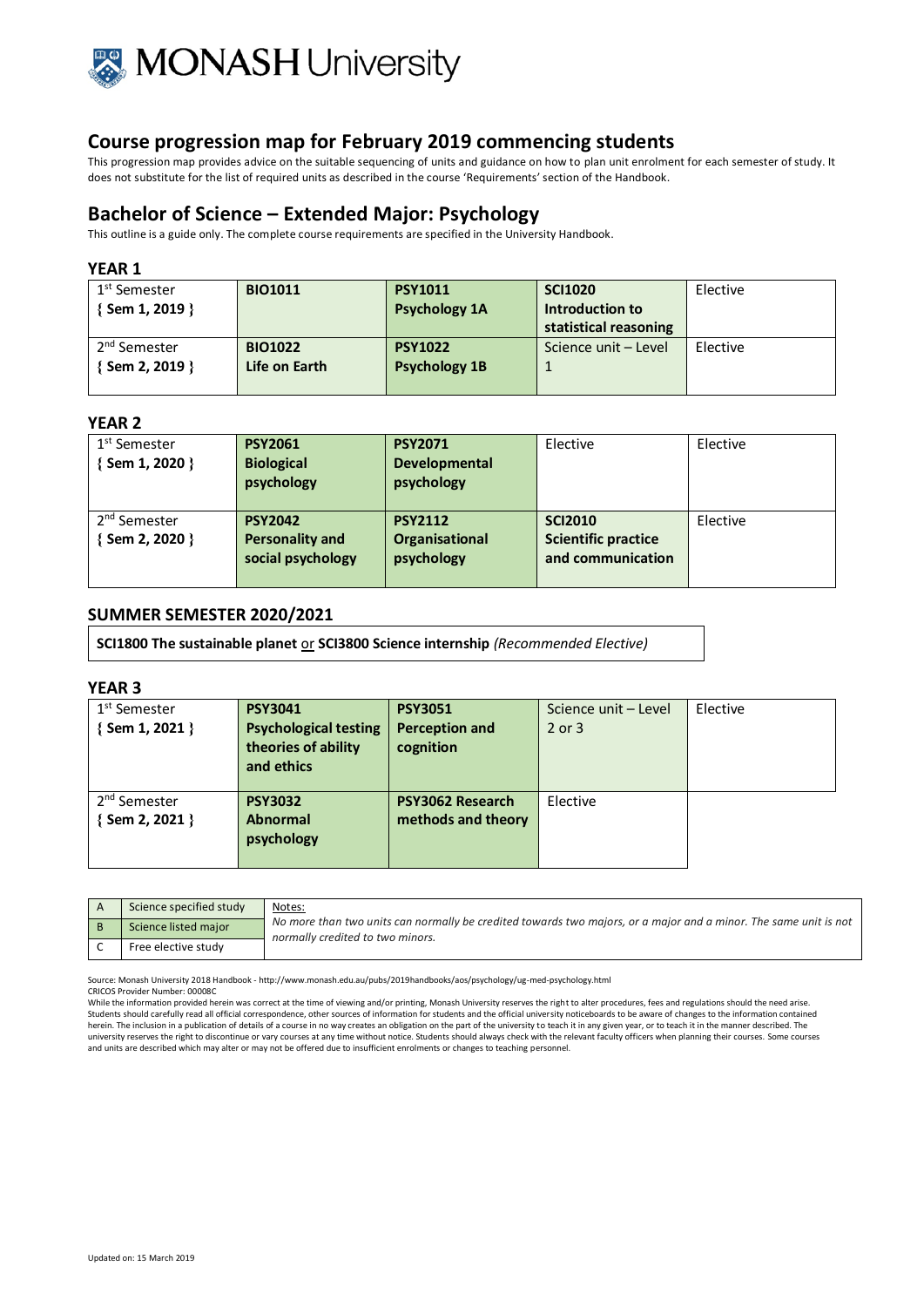

This progression map provides advice on the suitable sequencing of units and guidance on how to plan unit enrolment for each semester of study. It does not substitute for the list of required units as described in the course 'Requirements' section of the Handbook.

# **Bachelor of Science - Major: Tropical environmental biology**

This outline is a guide only. The complete course requirements are specified in the University Handbook.

#### **YEAR 1**

| 1 <sup>st</sup> Semester<br>Sem 1, 2019 } | <b>BIO1011</b><br><b>Blueprints for life</b>                                 | <b>CHM1051</b><br><b>Chemistry 1</b><br>advanced | <b>SCI1020</b><br>Introduction to<br>statistical reasoning | Elective |
|-------------------------------------------|------------------------------------------------------------------------------|--------------------------------------------------|------------------------------------------------------------|----------|
| 2 <sup>nd</sup> Semester<br>Sem 2, 2019 } | <b>ENV1800</b><br>Environmental<br>science: A Southeast<br>Asian perspective | <b>CHM1052</b><br><b>Chemistry 2</b><br>advanced | Science unit – Level<br>1                                  | Elective |

### **YEAR 2**

| 1 <sup>st</sup> Semester<br>Sem 1, 2020   | <b>BIO2810</b><br><b>Tropical ecology</b>                      | Science unit - Level<br>$2$ or $3$             | Elective                                                          | Elective |
|-------------------------------------------|----------------------------------------------------------------|------------------------------------------------|-------------------------------------------------------------------|----------|
| 2 <sup>nd</sup> Semester<br>Sem 2, 2020 } | <b>ENV2726</b><br><b>Ecosystems and</b><br><b>bioresources</b> | <b>STA2216</b><br>Data analysis for<br>science | <b>SCI2010</b><br><b>Scientific practice</b><br>and communication | Elective |

## **SUMMER SEMESTER 2020/2021**

**SCI1800 The sustainable planet** or **SCI3800 Science internship** *(Recommended Elective)*

### **YEAR 3**

| 1 <sup>st</sup> Semester | <b>BIO3800</b>              | <b>BIO3810</b>          | Science unit - Level 2 | Elective |
|--------------------------|-----------------------------|-------------------------|------------------------|----------|
| {Sem 1, 2021 }           | <b>Tropical</b>             | <b>Tropical aquatic</b> | or $3$                 |          |
|                          | environmental               | biology                 |                        |          |
|                          | management                  |                         |                        |          |
|                          |                             |                         |                        |          |
| 2 <sup>nd</sup> Semester | <b>BIO3820</b>              | Science unit - Level    | SCI3990 Science in     |          |
| $\{$ Sem 2, 2021 $\}$    | <b>Tropical terrestrial</b> | 3                       | action research        |          |
|                          | biology                     |                         | project                |          |
|                          |                             |                         | (Recommended           |          |
|                          |                             |                         | Elective)              |          |
|                          |                             |                         |                        |          |

| Science specified study | Notes:                                                                                                                                               |
|-------------------------|------------------------------------------------------------------------------------------------------------------------------------------------------|
| Science listed major    | No more than two units can normally be credited towards two majors, or a major and a minor. The same unit is not<br>normally credited to two minors. |
| Free elective study     |                                                                                                                                                      |

Source: Monash University 2018 Handbook - http://monash.edu/pubs/2019handbooks/aos/tropical-environmental-biology/ug-sci-tropical-environmental-biology.html CRICOS Provider Number: 00008C

While the information provided herein was correct at the time of viewing and/or printing, Monash University reserves the right to alter procedures, fees and regulations should the need arise. Students should carefully read all official correspondence, other sources of information for students and the official university noticeboards to be aware of changes to the information contained herein. The inclusion in a publication of details of a course in no way creates an obligation on the part of the university to teach it in any given year, or to teach it in the manner described. The university reserves the right to discontinue or vary courses at any time without notice. Students should always check with the relevant faculty officers when planning their courses. Some courses at any time without notice. and units are described which may alter or may not be offered due to insufficient enrolments or changes to teaching personnel.